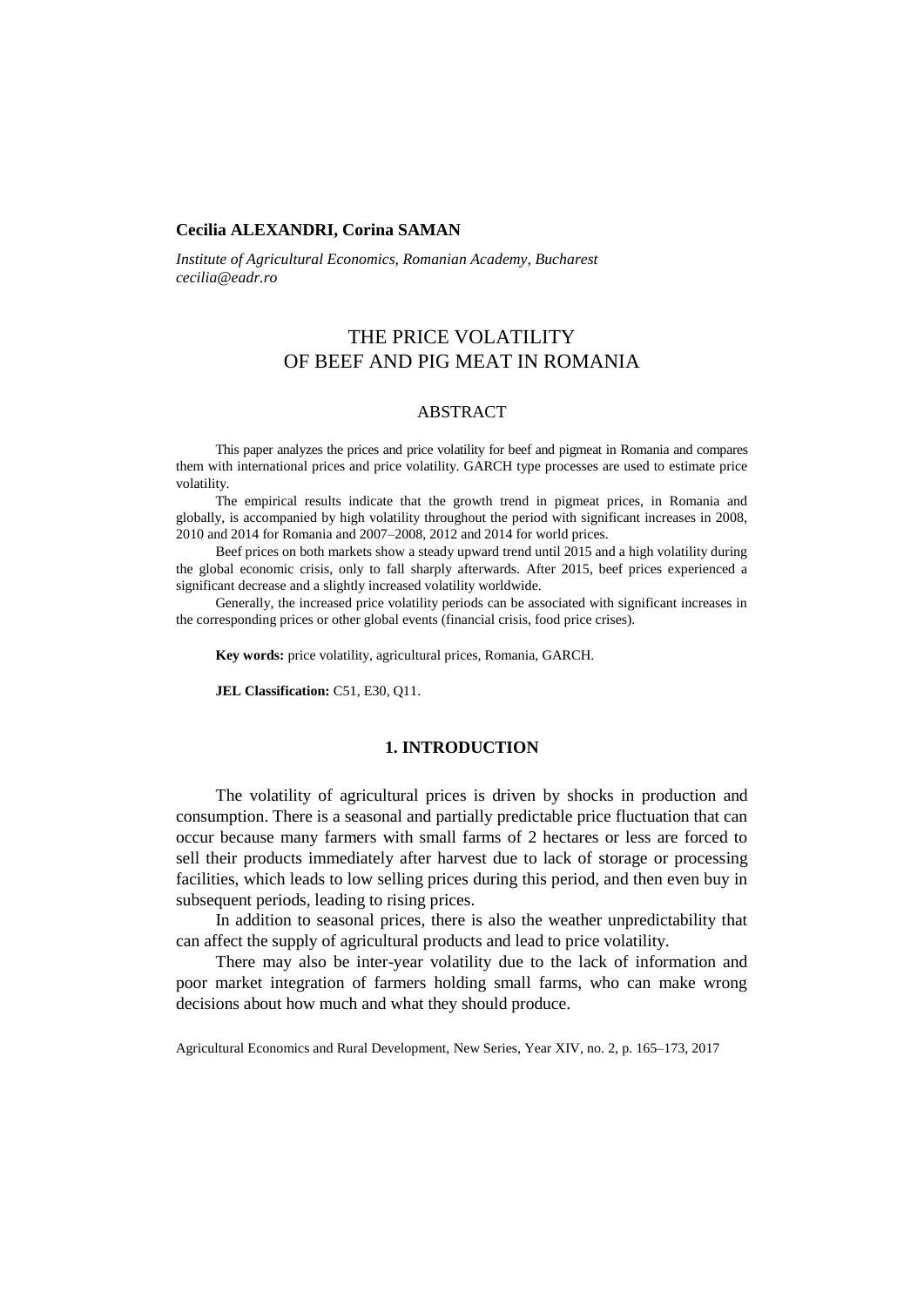Poor rural infrastructure combined with lack of information can lead to higher costs that increase supply shocks that are reflected in volatile prices. External shocks can be also transmitted on the domestic market.

All these causes that lead to price volatility affect farmers' living standards and, above all, food security in the current global food price hike. (HLPE, 2011)

Demand shocks are triggered by population and income growth, urbanization and increased consumption of meat and milk, biofuel market expansion. The consumption growth rate presents different trends for different commodities groups, e.g. dairy and meat products present opposite trends, with growth rate of dairy products above population growth.

This explains the need to study the volatility of agricultural prices. Volatility of agricultural prices is a signal for price developments that is important for ensuring food security. Consumers, mainly the very poor ones, are affected by the high prices of agricultural products, producers are affected in low-price periods, which, if they are frequent or significant, induce low incomes for farmers and can affect the standard of living or viability of small farms. Thus poorer countries are more affected by changes in food prices (Regmi *et al*., 2001).

## **2. THE EVOLUTION OF PRICES FOR MEAT PRODUCTS**

Global food prices were higher than prices for all commodities (Figure 1) until 2005, when the relationship reversed, especially during the financial crisis. Beginning with the end of 2014, the initial relationship was restored and the food prices exceeded the level of general prices.

Changes in food prices appear to be lower than for all commodities and the price variation in meat is the highest.

The trends and fluctuations described in the preceding paragraph refer to international prices, the variation in domestic prices of an economy may be different, and the extent to which the global price variation is transmitted on domestic markets depends on how integrated they are, on the degree of openness of the economy. Domestic prices also depend on internal factors such as import / export taxes or charges, domestic pricing policies through subsidies, infrastructure level. The instability in supply and demand coupled with the lack of market-related information of most market participants can cause increased price volatility (HLPE, 2011).

The variation coefficient for the prices of meat products for Romania is higher than for the world market (Table 1), showing higher price variability in Romania.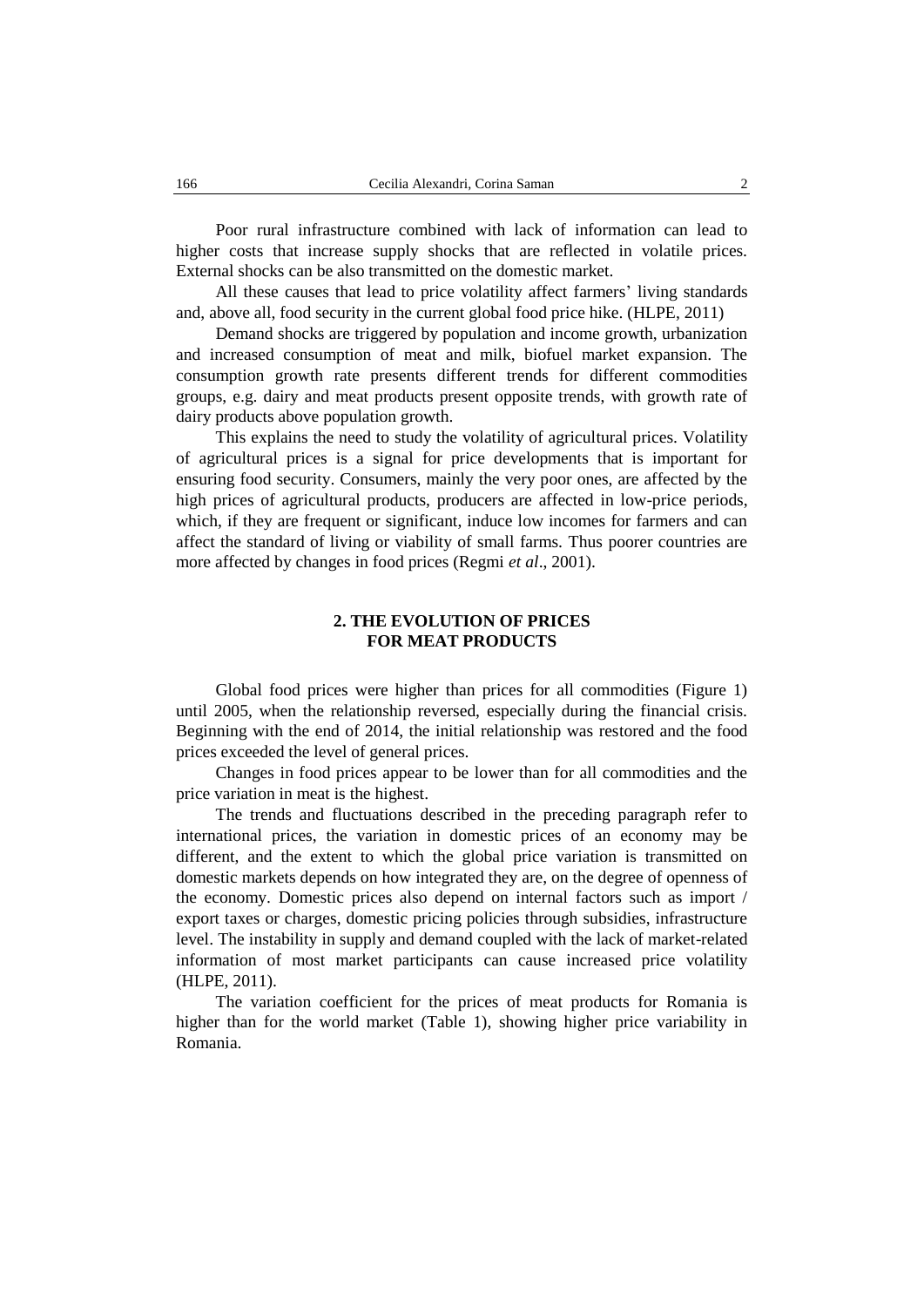The world meat prices fell substantially in 2014–2015 due to demand growth rate decrease, e.g. pigmeat price fell to the level of 2010 in contrast with the period of continuously increases from 2002 to 2014.



Figure 1. World prices, real terms  $(2005 = 100)$ , in the period 1990–2016.

#### *Table 1*

| Variation coefficient |  |
|-----------------------|--|
|-----------------------|--|

|             | Romania | World   |
|-------------|---------|---------|
| <b>Beef</b> | 10.4514 | 6.7812  |
| Pig meat    | 81.3599 | 36.9274 |

*Source*: authors' own calculations.

Data source: Eurostat and IMF International Financial Statistics

In Romania, price variation is much higher compared to what has happened worldwide, mainly for sheep and poultry meat (Figure 2).

As regards beef and pigmeat, prices appear to be more stable in Romania. To analyze this situation and the persistence of price shocks, we need to estimate the volatility of prices, which we shall present in the next section.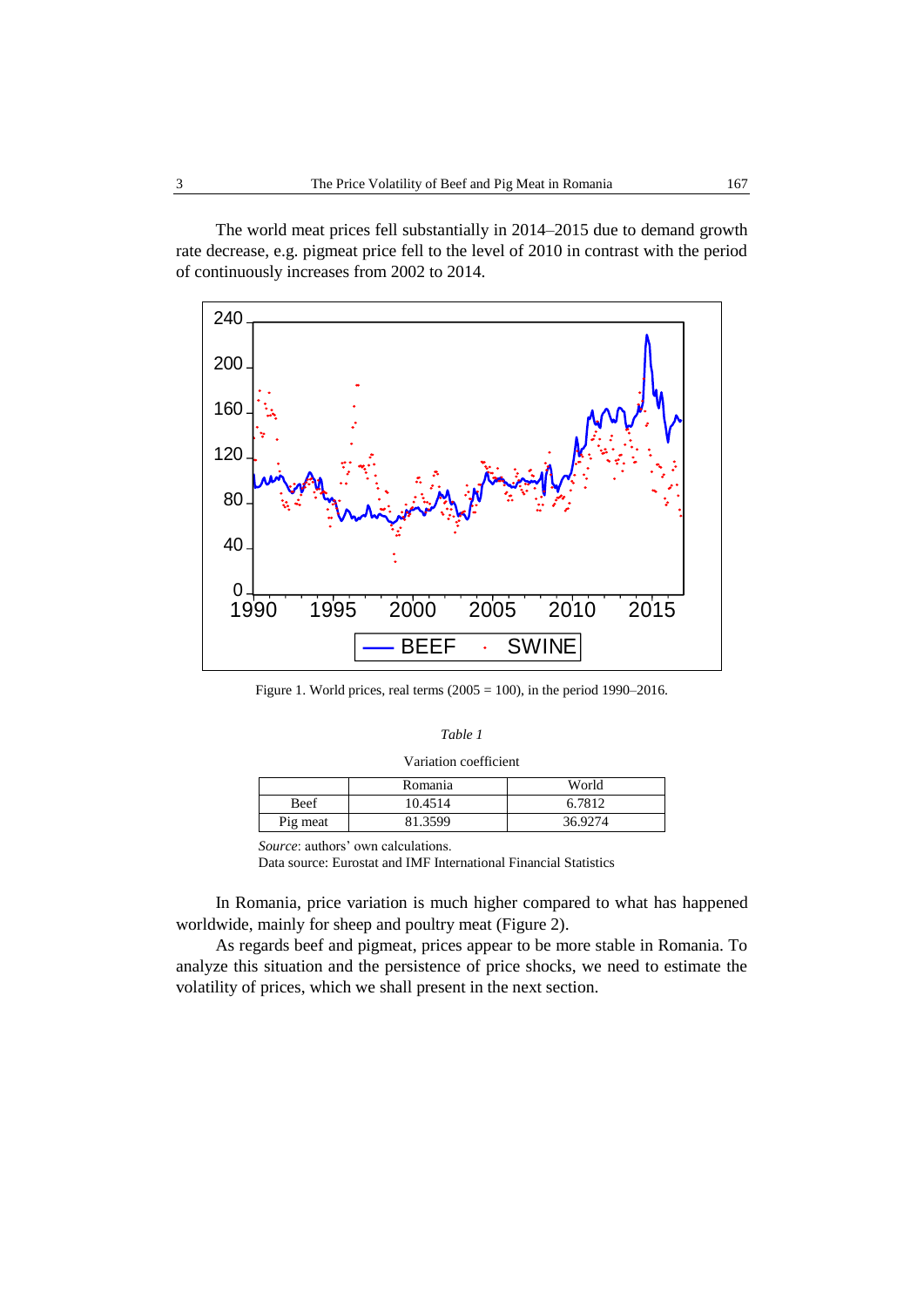

Figure 2. Agricultural prices of meat products, real terms (2005 = 100), in the period 2006–2016.

## **3. DATA AND METHODOLOGY**

The data used in this paper are monthly time series for the period January 2006 to January 2015 in the case of Romania, source Eurostat and the world food and all commodity prices for the period January 2006 to November 2016, source IMF International Financial Statistics. All variables were transformed into logarithms and differenced in order to obtain stationarity.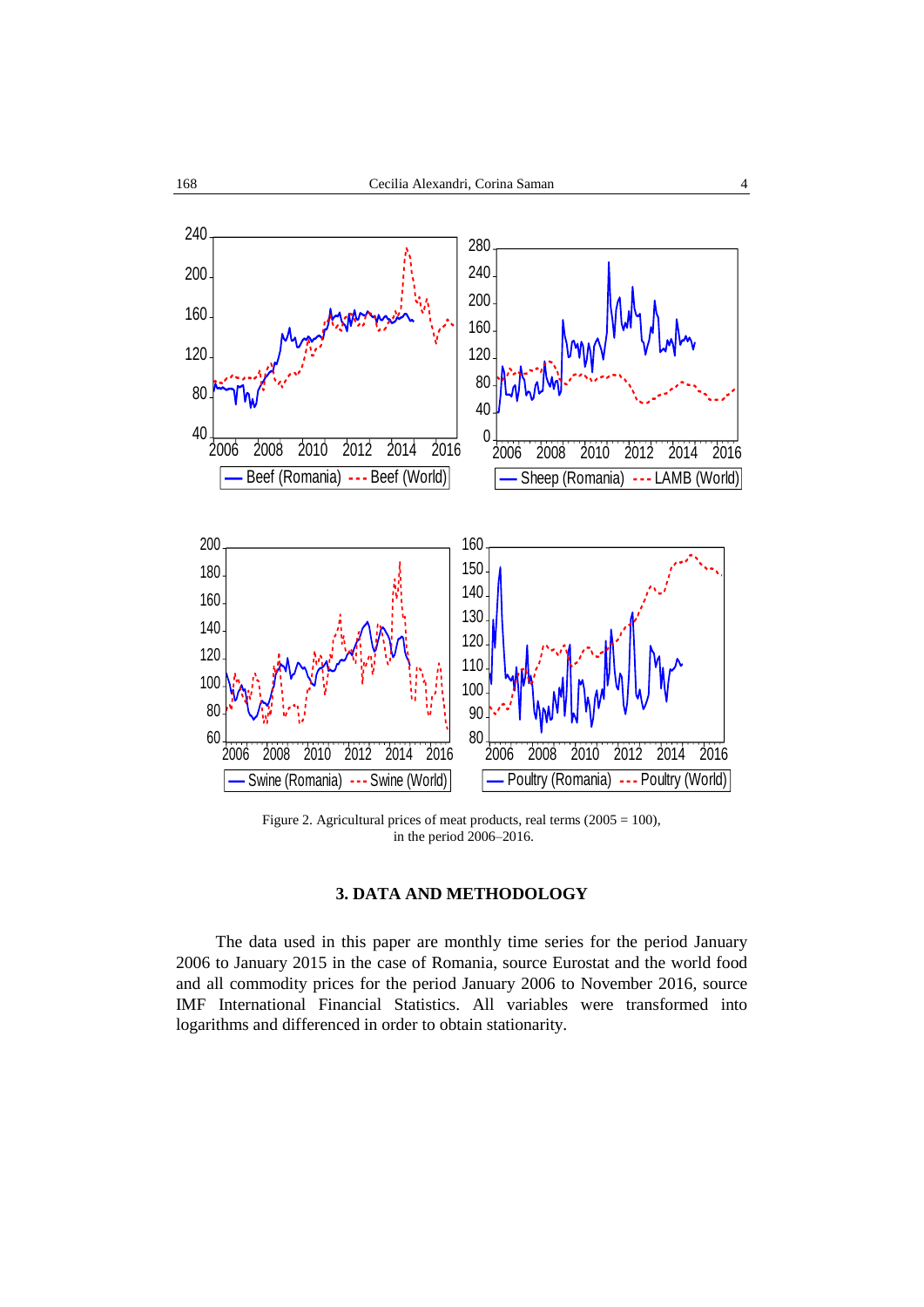Let  $p_t$  be the price of an agricultural product, then the log return series on t is defined as:

$$
r_t = \ln(p_t) - \ln(p_{t-1})\tag{1}
$$

In this paper processes from the family of Autoregressive Conditional Heterockedasticity are used in order to model time varying conditional variance of the beef and pigmeat price. Different ARCH, GARCH and EGARCH models are tested in order to select the model that better describes price volatility.

Volatility can be measured as the conditional variance in an ARCH/GARCH/ EGARCH process that evolves over time.

The GARCH (p, q) model (Generalized Auto-Regressive Conditional Heteroscedastic model) is given as:

$$
r_t = \mu + \varepsilon_t \tag{2}
$$

$$
\sigma_t^2 = \omega + \sum_{i=1}^q \alpha_i \varepsilon_{t-i}^2 + \sum_{j=1}^p \beta_j \sigma_{t-j}^2 \tag{3}
$$

Where  $\omega > 0$ ,  $\alpha_i \geq 0$   $i = 1, ..., q$ ,  $\beta_i \geq 0$  j = 1, ..., p,  $\sum \alpha_i + \sum \beta_i < 1$ . The latter constraint implies that the unconditional variance of  $\varepsilon_t$  is finite whereas its conditional variance  $\sigma_t^2$  evolves over time as an autoregressive moving-average (ARMA) process.  $\varepsilon_t = \sigma_t z_t$  where  $z_t$  is white noise.

ω denotes the long term volatility,  $α<sub>i</sub>$  denotes the magnitude of the response to shocks and  $\beta_i$  indicates the impact of volatility in the previous periods on current volatility. A large value for  $\alpha$  signifies that volatility has a more pregnant reaction to shocks. The sum  $\sum \alpha_i + \sum \beta_i < 1$  is known as persistence parameter. If the sum is near 1 the shock persistence is large and if it is  $\geq 1$  the process is explosive.

When  $\beta_i = 0$  for  $j = 1, ..., p$  the process is ARCH.

The EGARCH model is defined as:

$$
\ln(\sigma_t^2) = \omega + \beta \ln(\sigma_{t-1}^2) + \gamma \frac{u_{t-1}}{\sqrt{\sigma_{t-1}^2}} + \alpha \left[ \frac{|u_{t-1}|}{\sqrt{\sigma_{t-1}^2}} - \sqrt{\frac{2}{\pi}} \right] \tag{4}
$$

This time the parameters could be negative so that if the relationship between return and volatility is negative, the parameter  $\gamma$  is also negative.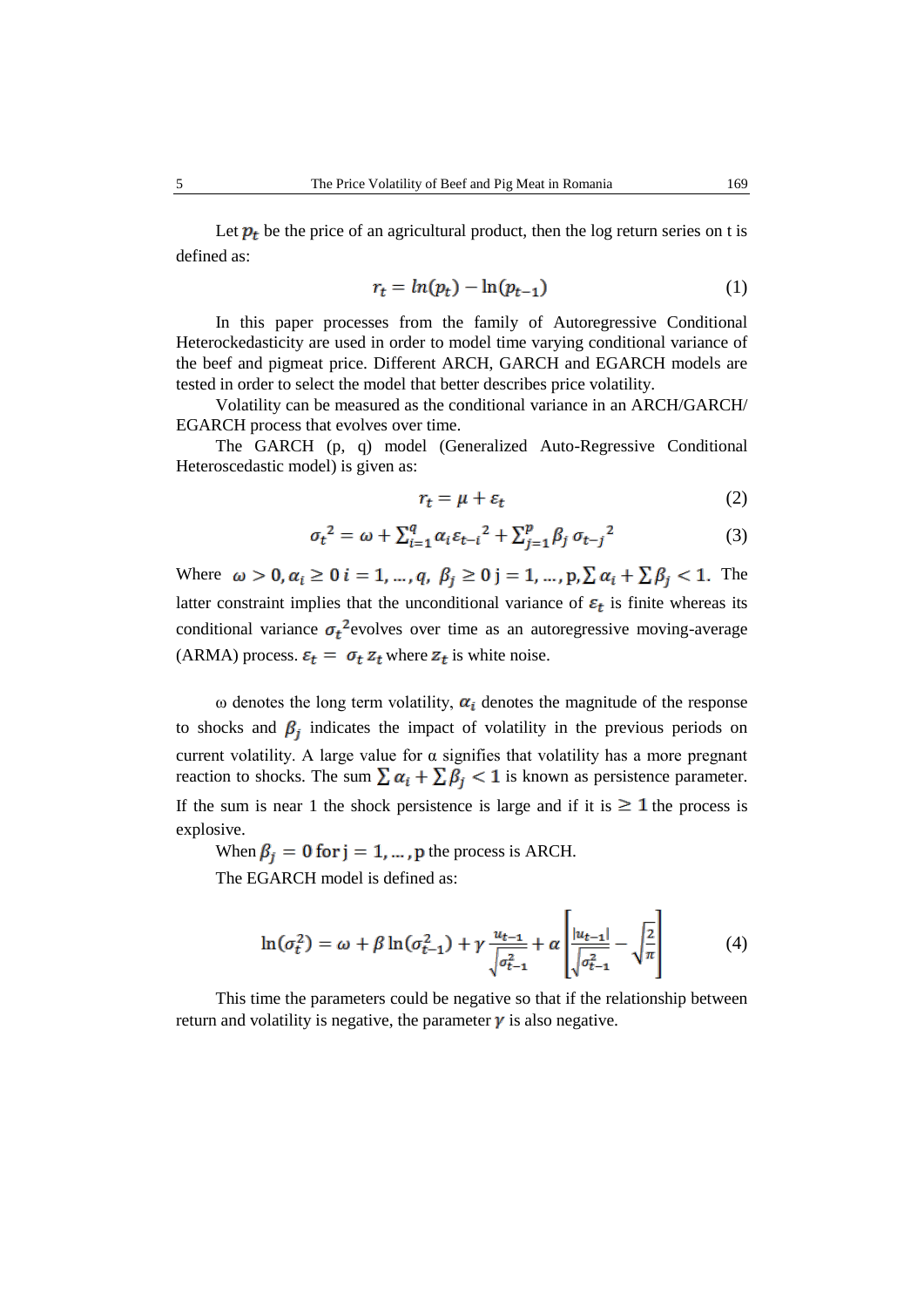#### **4. RESULTS AND DISCUSSIONS**

#### 4.1. THE PRICE VOLATILITY OF BEEF

The best models that describe the price and price volatility for beef is a GARCH (1, 1) process with Student-t distribution with 10 degrees of freedom for innovations. Other alternative GARCH models were tested for several orders such as GARCH (1, 2), GARCH (2, 1) and GARCH (2, 2) and several distributions for innovations (Gaussian normal distribution, Generalized Error Distribution, Student-t distribution) but they cannot outperform the simple GARCH (1, 1) process.

Table 2 provides the estimated parameters of GARCH (1, 1) price variance equation that satisfy the GARCH conditions.

The long term volatility is low for Romania and worldwide (Table 2), but the shock persistence is high ( $\alpha$ + $\beta$  is 0.93 and 0.91 respectively).

#### *Table 2*

Best fit volatility (conditional variance) models for beef prices

| Parameters                | Romania                   | World                     |
|---------------------------|---------------------------|---------------------------|
| ω                         | $0.000107(5.62E-05)$      | $0.000141(7.65e-05)$      |
| α                         | 0.211567(0.098070)        | 0.227298 (0.088556)       |
|                           | 0.720004(0.103427)        | 0.688189(0.094295)        |
| <b>Error Distribution</b> | Student's t distribution, | Student's t distribution, |
|                           | $df=10$                   | $df=10$                   |

*Source:* authors' own calculations.

*Note:* standard errors in brackets ( ).

The beef prices on both markets indicate a steady upward trend until 2015 and a high volatility during the global economic crisis, to fall sharply afterwards. After 2015, international prices have experienced a significant diminution and slightly increased volatility.

Beef price volatility (Romania) significantly increased in 2008–2009, and again in 2011, 2012, which coincides with a rise in world food prices. The food crisis of 2006–2008 had major implications on developing countries, especially for the countries with large imports of agricultural products (Swinnen 2011).

Several trigger factors explain the increase in prices in both periods: bad crops due to weather conditions, high oil prices, depreciation of the US dollar. International trade in many agricultural goods is denominated in USD, and a depreciation of the US currency has led to an increase in the international prices.

Generally, increased price volatility periods can be associated with significant increases in the corresponding prices or other global events (financial crisis, food price crises).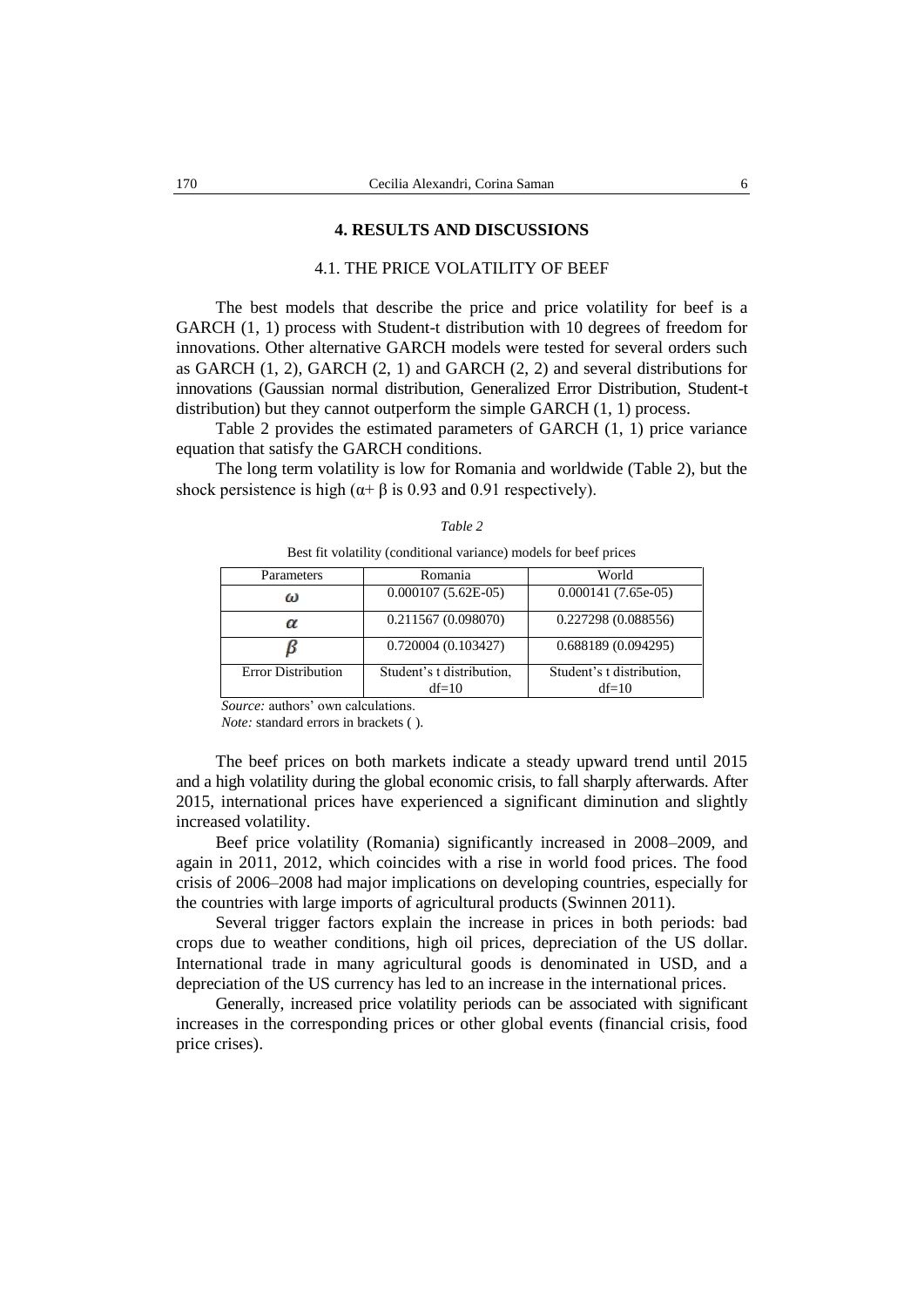

Figure 3. Beef price volatility.

## 4.2. THE PRICE VOLATILITY OF PIGMEAT

The best models that describe the price and price volatility for beef is a EGARCH (1, 1) process with GED (Generalized Error Distribution) distribution for innovations. Other alternative GARCH and EGARCH models were tested for orders below 2 and several distributionS for innovations (Gaussian normal distribution, Generalized Error Distribution, Student-t distribution), but they cannot outperform the EGARCH (1, 1) model.

Table 3 provides the estimated parameters of the best fit model for price variance equation, EGARCH (1, 1).

*Table 3*

| Best fit volatility (conditional variance) models for pig meat prices |                         |                       |  |  |
|-----------------------------------------------------------------------|-------------------------|-----------------------|--|--|
| Parameters                                                            | Romania                 | World                 |  |  |
| $\omega - \alpha_{\overline{2}}$                                      | $-11.32104(1/0.418304)$ | $-0.158418(0.000962)$ |  |  |
| $\gamma + \alpha$                                                     | 0.499694(0.252360)      | $-0.131352(0.080316)$ |  |  |
|                                                                       | $-0.588829(0.203700)$   | 0.945341 (0.012388)   |  |  |
| <b>Error Distribution</b>                                             | GED with $df=1.25$      | GED with $df=2.2$     |  |  |

*Source:* authors' own calculations. *Note:* standard errors in brackets ( )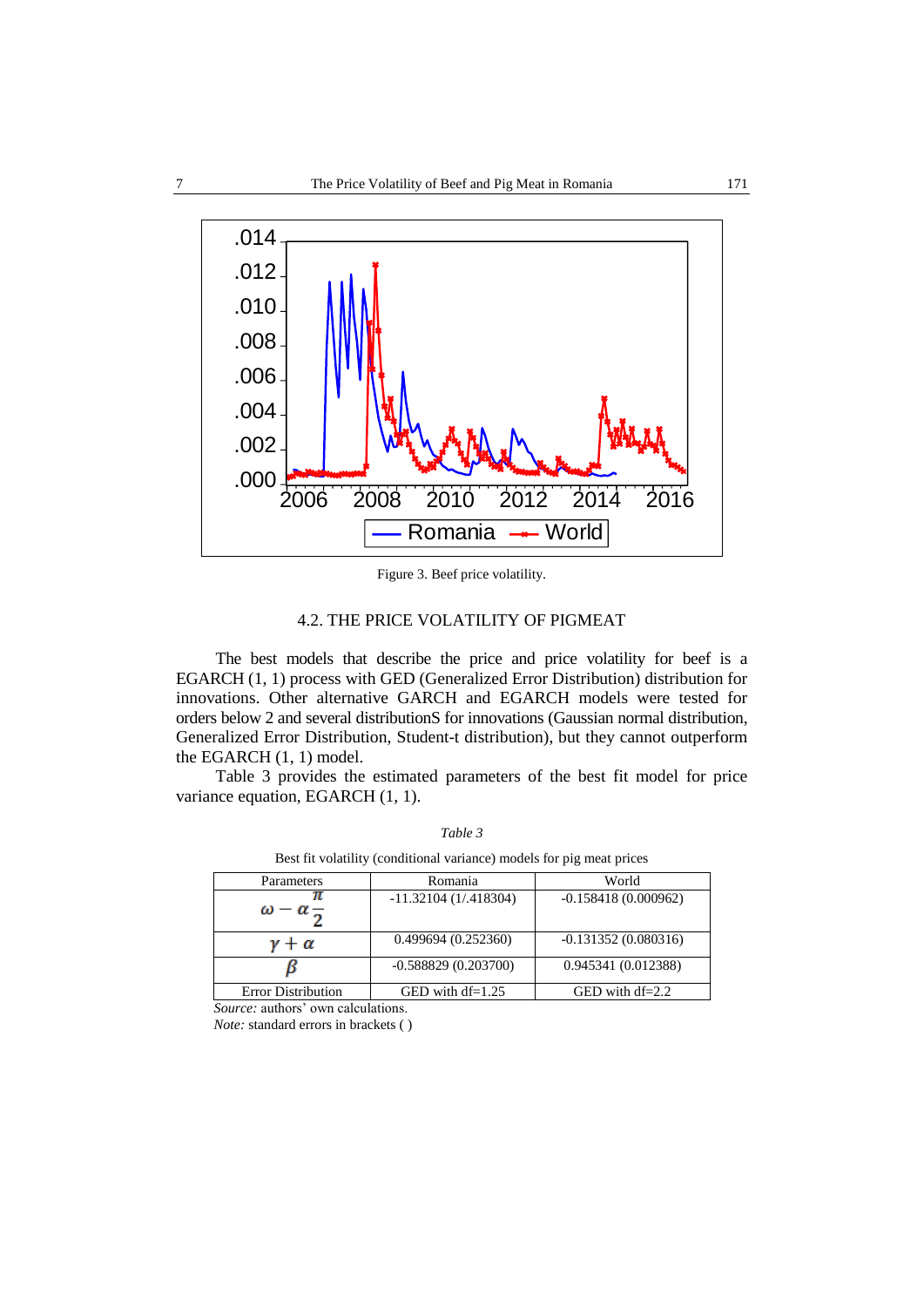

Figure 4. Pigmeat price volatility.

The growth trend in pigmeat prices, in Romania and globally, is accompanied by high volatility throughout the period, with significant increases in 2008, 2010 and 2014 for Romania and 2007–2008, 2012, and 2014 for the world prices.

Inflation in food prices can be a serious problem in countries like Romania, which have no implemented assistance mechanisms for those affected, with a low per capita income, where consumers may spend more than half of the budget on basic or low-processed food.

From the perspective of livestock farmers (supply side), high volatility is detrimental to investments and profitability.

### **5. CONCLUSIONS**

This study analyzes the price volatility of beef and pigmeat products in Romania and their relation to international market prices. The results show that the variation coefficient of these prices is higher in Romania than on the international market, so we can say that prices in Romania are more dispersed.

The estimated models are GARCH and EGARCH for beef and pigmeat prices, both for Romania and for the world prices.

Beef price volatility has about the same magnitude in Romania and worldwide, but there is a gap in shock transmission. For pigmeat, price volatility is lower in magnitude in Romania but has a larger variability.